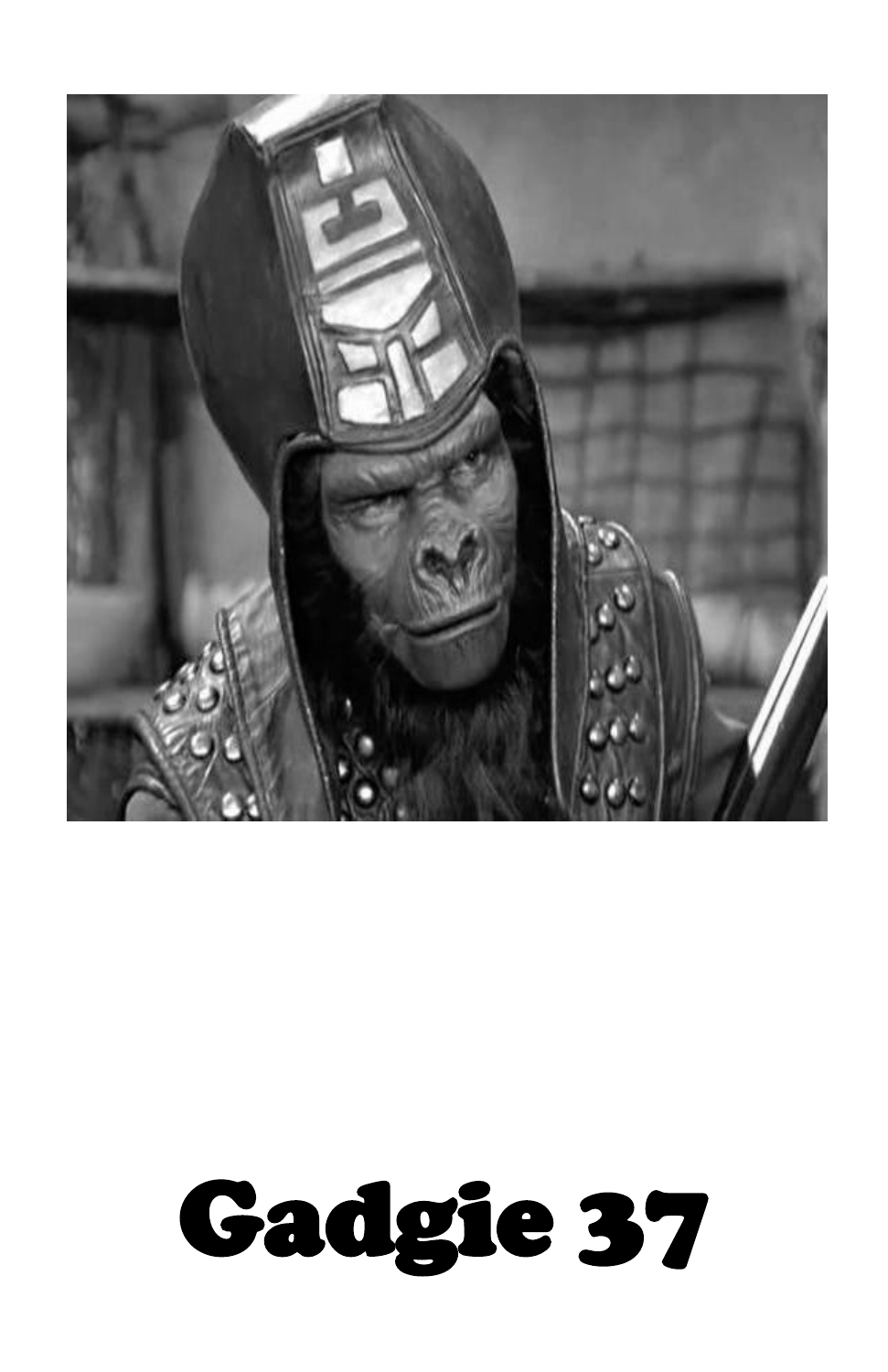# **NOW THEN GADGIE**

Praise the Law Giver! Praise the Law Giver I tell thee for I have some fine news for you dear reader. Straight from my underground sources in Ape City, word reaches our human outpost that the mighty gorilla thrash unit Urko, who terrorised people in the 90s and very early 00s are back! Crikey! Craig, the original guitarist and throat shredder has amassed a new ape line up of Joe (from Patient Zero, Burning the Prospect and more bands than you can count from Boston) and DTL from Wolfbeast Destroyer. There are threats circulating in hushed tones of simian fury being unleashed upon the public once more!

For those of you who missed 'em first time around, Urko were an utterly incendiary thrash three piece who mutated from a Swedish style crust band to all out aural atrocity on a par with the likes of Drop Dead et al. Total wall of noise destruction. Touring the UK and Ireland and putting out six 7"s and a split LP, appearing in the grubby pages of Gadgie regularly and taking me all over the place for nights of mayhem they were on the verge of great things. Sadly the tragic death of bass player Jas Toomer saw to it that Urko died with the General of Fenpunk … until now! No news of gigs or recordings yet … but watch this space in 2019 and, beware the ape that speaks … it's all happening again …

On the Boston front, things are certainly looking up! As reported last time out The Britannia are looking to host regular – monthly – punk capers! The fellas from South Holland Indecency Team and The Undying Swan Act, who you met in issue 36, are behind the resurgence of Fenpunk in our corner of the county and if you wanna gig get in touch via BLAMS (Boston Live Alternative Music Scene on Facebook) or drop me a line and I will have a word as the apes rise again!

Here we go then folks … another bloody issue of Gadgie zine! Three in one year! Crikey! Cheers! **MARV**

On a sad note, Boston recently lost a great fella who should well be considered a local legend. Gareth Skinner, proprietor of Never Mind The Music Store was beloved of many folk who would pop in to his record emporium down Church Street for chat, music purchases and his unique customer service style that involved telling you all manner of tales and gently insulting you. All at Gadgie Towers are heartbroken



and pass our deepest condolences to his lovely family. Rest in Peace Gareth and say hello to David Bowie for me. x

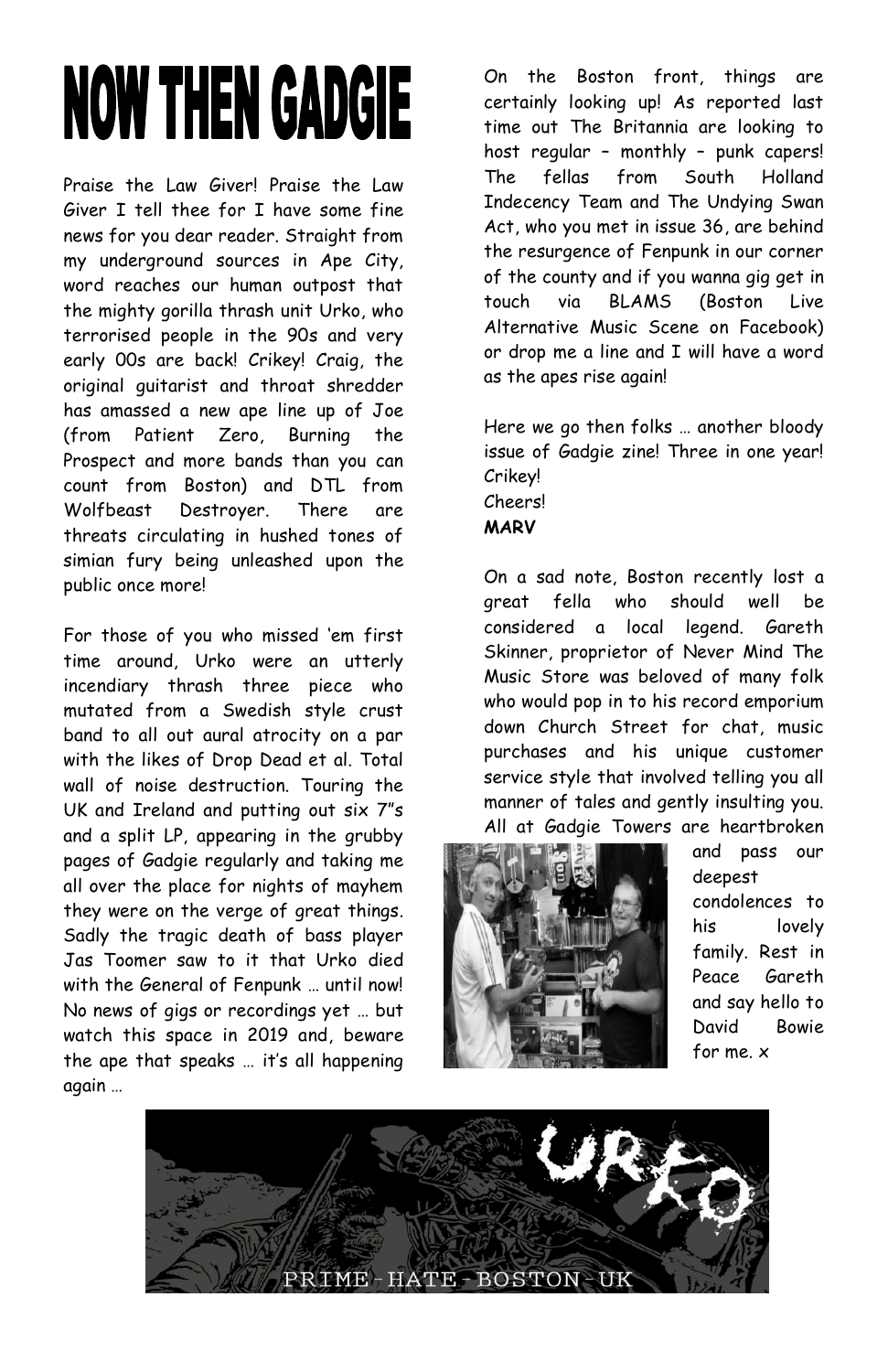### **MORE MONDEGREEN MAYHEM**



Deep in the deepest corners of the GADGIE Towers Thrash Parlour, there sits a modest and often visited collection of the recorded output of a certain chap going by the name of Elvis Costello. During the summer holidays just past, I spent quite a lot of time in the company of this corner of the record cupboards which reminded me of a fine example of mondegreen mayhem … or for the uninitiated … a misheard lyric. Amassing the "early works" of Elvis, I made my selection and went with the classic 20 track whopper of an LP "Get Happy!" which is an absolute blast. 20 tracks of upbeat, catchy as a Wicket Keeper, new wave pop nuggets. Up comes **High Fidelity** one of the LPs high-fidelity-lights if you ask me, and with a title like **High Fidelity**, it's hard to imagine that there was once a time when I thought Costello was not singing …

*"Hiiiiggggghhhh Fidelity"*

… in the chorus. I mean the clue is in the song title. Usually the song title and the chorus are one and the same but no. Back in the early days of my Elvis listening I used to think he sang …

### *"Arrrrrriverderci"*

What a div eh? Why on earth would a song writer of Mr Costello's talents suddenly switch to wishing the listener farewell in Italian? He then follows up his long drawn out line with …

### *"Can you hear me? Can you hear me?"*

Well yes I can hear you Elv, but I won't be able to hear you if you clear off. Presumably to Italy. Which would be nice I suppose. You could watch AC Milan or something and have a nice meal somewhere with a waiter bringing one of those massive pepper pot things with pepper in and stuff. You could wander by the Trevi Fountain and look for Anita Ekberg cavorting about in it. If it was 1960 and you bumped in to Fellini that is … But no, it appears Elvis was not singing goodbye in Italian, he was actually singing something about **High Fidelity** and "*can you hear me?*" must have been a reference to whether we were listening on top quality Hi Fi gear rather than a crappy old tin opener of a stylus on a ropey stereo you got for Christmas yonks ago which Mam and Dad got from Argos for £29.99 one year in a sale at the same time they bought your little brother's BMX and a pile of Star Wars figures that you would both fight over so next year they would just buy two Boba Fetts to solve the problem. Or something. I imagine.

As an aside, apparently David Lee Roth once quipped, rather acidicly it must be said, that music journalists are all in love with Elvis Costello 'cos he looks like them!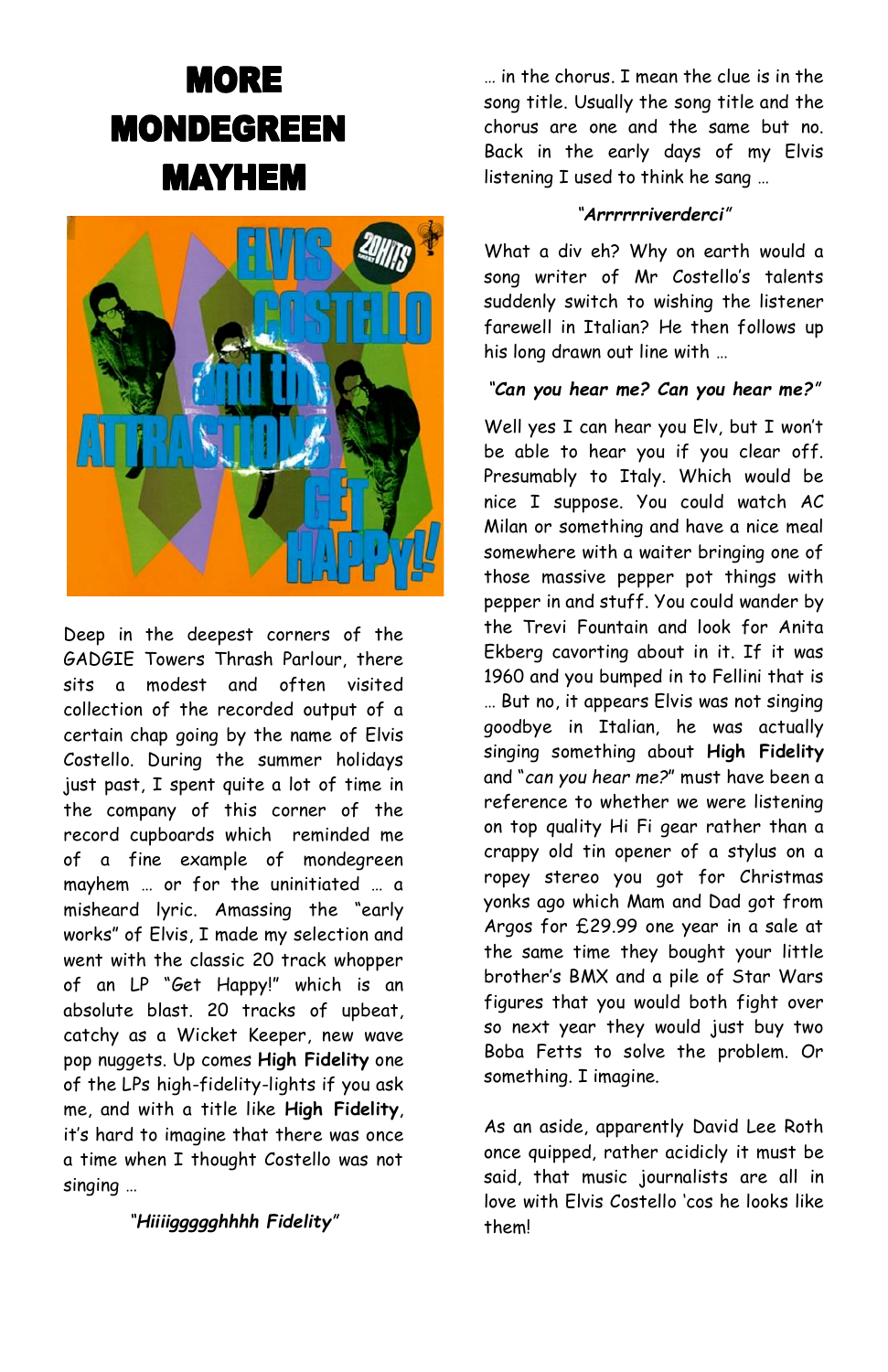

Elvis certainly looks the part on the cover of this LP with his great big gegs and awkward looking pose. It was not his gawky looks however that caused me to be late to the party with this record however … "Get Happy!" for years was one that actually eluded me as every time I saw it in the shops – second hand ones that is – I would be put off as it

seemed to have a great white ring wear mark in the middle. Being a record collector with a certain set of standards, I would often leave it behind in favour of a different Costello catalogue choice. Such scruffy fare will not find a place in my over stacked shelves scoffed I. It wasn't until a good few years later that I started thinking

'od on a minute, they can't all be damaged in the same way and a good fondle of the cover one day in a record shop at King's Lynn provided a wonderful discovery. The front cover of "Get Happy!" is actually designed to look like it has got ring wear damage. That big white circle ruining the cover is only part of the ruddy design innit? Yet again, what a div I had been and while I'd been playing "This Year's Model" and "Armed Forces" over and over again, I could also have been listening to this

absolute smasher of an album. I recommend you do too.

### **LOST CLASSICS FROM THE PUNK ROCK WARS** DOTTI AND THE DIPLOMATS

### "Made in Hong Kong" 7"

Uptown Records in Spalding is a regular stop off during holidays these days. A big open plan record shop that is packed to the rafters with vinyl. The Punk section has been growing steadily and every visit I make the fella spots me and comments about a bit of Punk that's been coming in lately … As usual I make a bee line for the Punk Rock and begin the time honoured tradition of flicking my way through rows of 7" singles. A few nice Dickies numbers, the usual Pistols, Clash and eleven copies of

> "Eloise" by The Damned and then ooh, what's this? Dotti and the Diplomats? Never heard of 'em. Punk-ish, New Wave-ish name. 1980. Just £3. What the hell. Gamble taken … the gamble paid off! Opening up with a soft, poppy tune in comes the vocalist – Dotti I

assume – all breathy vocals and the song builds up to a choppy chorus. We are somewhere in between Lena Lovich and Clare Crogan maybe with a bit of The Photos for good measure. I love this sorta thing. A bit wimpy, a bit new wavey, a bit loopy. Like subversively weird chart hit pop. Lyrically it's a topic that is clearly very of the time. Hong Kong seems to be where all of the consumer goods on the high street are coming from in 1980s Britain.

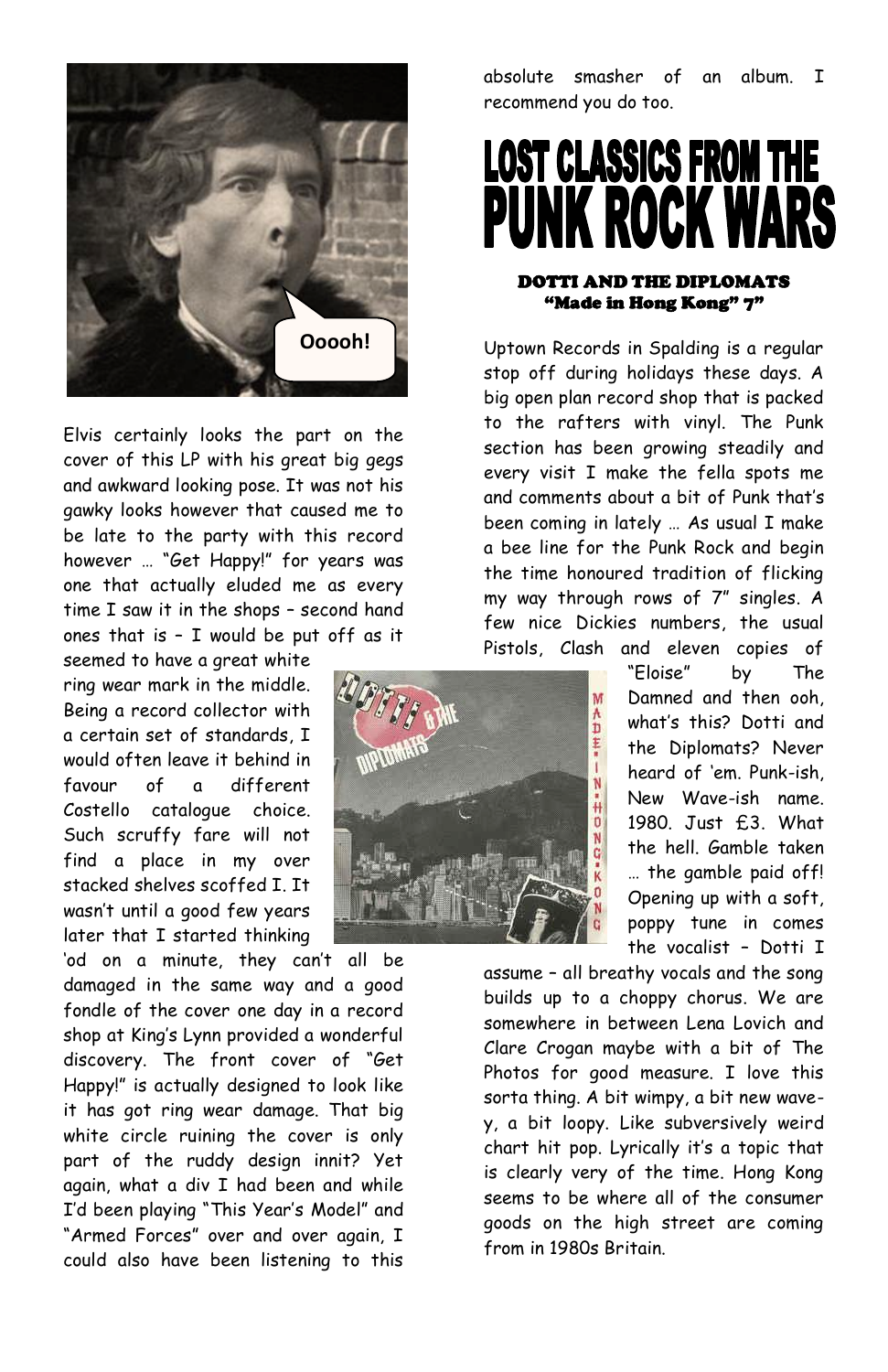*… crossing the sea for you and for me They're making hi-fis, silk shirts and red ties*

*They're busy as bees For you and for me …*

Those Hong Kong folk are certainly busy as bees



making our Hi-Fis to play Dotti and the Diplomats records on. Like Tomorrows World that was on telly around then with Maggie Philbin and co, Dotti is now predicting the future, and it's coming from Hong Kong would you believe?

### *It's become all the rage To join the space age Look to the future Buy a computer*

The chorus however, suggests that all is not that wonderful. Importing stuff from far flung lands is all well and good but what if it's not all it's cracked up to be?

### *You know it's made in Hong Kong What happens if it goes wrong? You send it back to Hong Kong!*

Not sure if they are pro or against foreign trade then! Cannot find anything about 'em on line, honestly, absolutely zip, (anyone know owt about 'em gerrin touch!) but if you ignore the dire b-side, this is yet another entry in to the Hall of Lost Classics From the Punk Rock Wars!

## **BREAK THE CHAINS FESTIVAL**

The summer holidays are ebbing away. The final days of August are playing out as the nights draw in and weather gets back end-ish. It'll be back to the daily grind within a week. One final hurrah is on the cards though. One last weekend of wild debauchery and thrashing about at the Temple of Boom for the inaugural Break The Chains Festival. Initially this new fest set hearts a flutter up and down the country as Infest and Drop Dead were announced as headliners along with US grind maniacs Full of Hell and UK noise veterans ENT and Doom. Tickets went in under a minute but then bad news started to filter through … first Infest pulled out and then Drop Dead, both due to band members having what sounded like pretty dreadful injuries. The Facebook event page seemed littered with folk wanting to flog their tickets after finding out that two of brutal hardcore punks finest were now not going to be appearing. Antichrist x Demoncore were drafted in for what seemed like an impromptu reunion show to soften the blow, but I headed off wondering whether or not this ambitious new festival was dead before it even began …

My adventure started out in the beautiful utopian metropolis that is Middlesbrough. In such wonderful surroundings I was sadly brought back down to earth faster than a parachutist with faulty gear when I headed to the train station water closet. How lovely to discover that the previous incumbent of the cubicle I selected had not quite received the requisite toilet training that most well adjusted adults of society have received. The mucky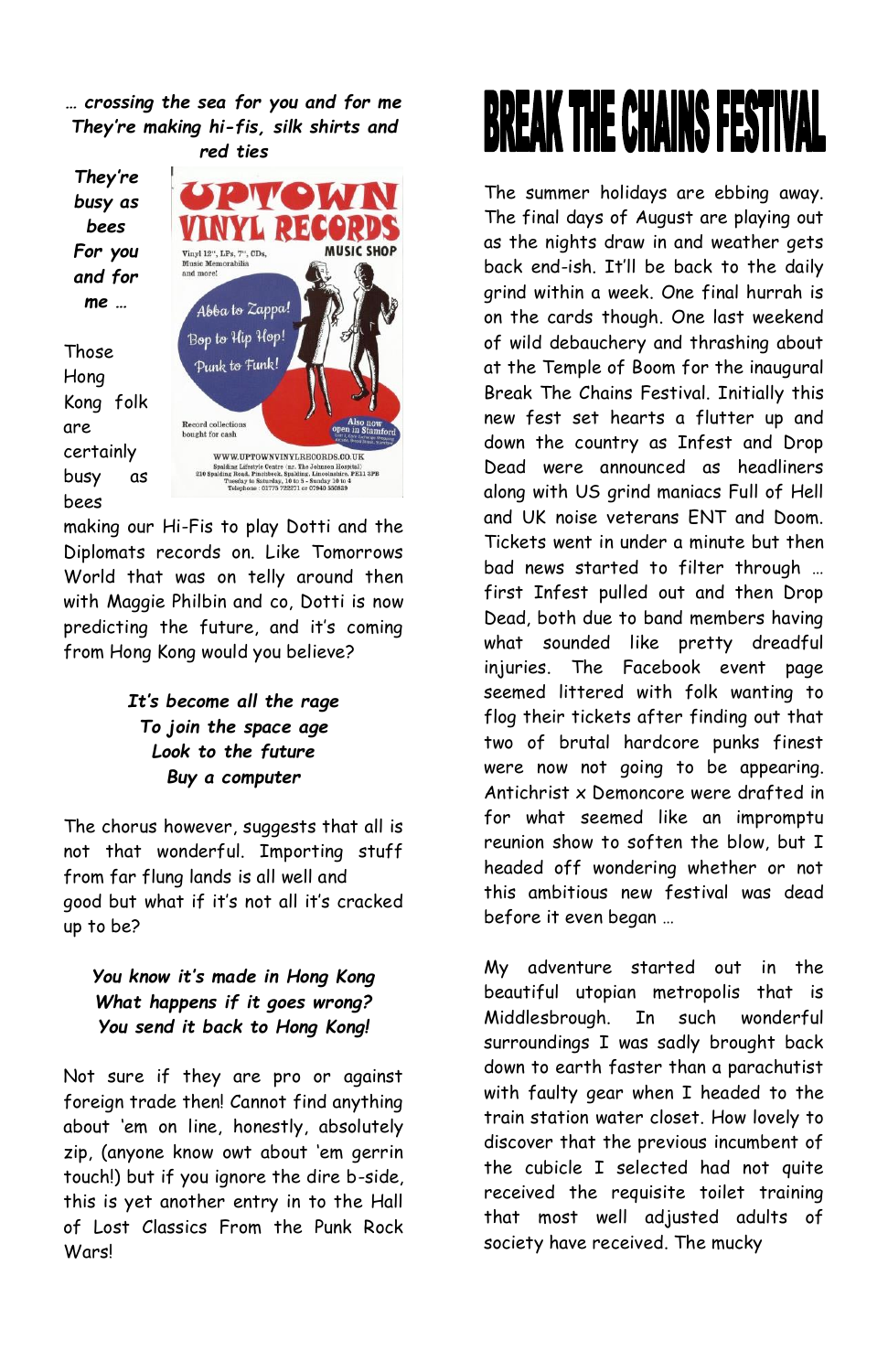bugger had left a great pile of thog on the bog seat. What a bad sod he was eh? I managed to find alternative facilities … Off to the café for a thirty minute wait and what seemed like a pint of coffee. Perusing the menu I figured an egg sanger would keep me going as I awaited my train and the lady behind the counter suggested to me …

### "**In a white shirt? You're brave!**"

You'll be pleased to know I survived the fried egg yolk-ocalypse and my nice shirt remained nice and white as I passed the time reading my book all about the Sex Pistols. Boarding the train to Leeds, I found the pint of coffee had gone through me like a dose of salts and I was fortunate to find a bog upon which a previous user had not logged off everywhere but actually had managed to hit the target. A sign caught my attention though … visitors were advised not to flush the toilet while the some powerful vortex and excreted out of the train lavatory in a pile of gelatinous goo? Maybe you would be wrenched from this world and reappear in some bizarre "Through the Bog Hole" alternate dimension or alternate reality? Like Leeds? Nah, it's probably so you don't get thog all over the train tracks in the station or summat boring …

Leeds then. Not an alternate, parallel world, is where I finally arrived and it wasn't long before I had a can in me hand and was been treated to the godawful din that is Coproach … and I mean that as a compliment. The crowd was healthy – in numbers that is, I can't vouch for their physical state – the beer was flowing and the front man of Coproach was cavorting about, screaming his head off and taking off all of his clothes. When the singer of the first band strips naked and bounces about the pit with his chobber flobbing about … well, it sort of sets the



train was in the station. I wondered why not. Would it suck you out like on Alien 3 when at the end Sigourney Weaver smashed a window and the nasty xenomorphic monster is squidged through the tiny little hole in to the vacuum of space? Would you be crushed as your entire body was sucked through

standard for the rest to follow. Mayhem would ensue …

Chin Sniffer were a bit too weird for me but Ona Snop were absolutely belting and brutal, as were Horse Bastard. We were treated to a "back to a full compliment" Voorhees, after their one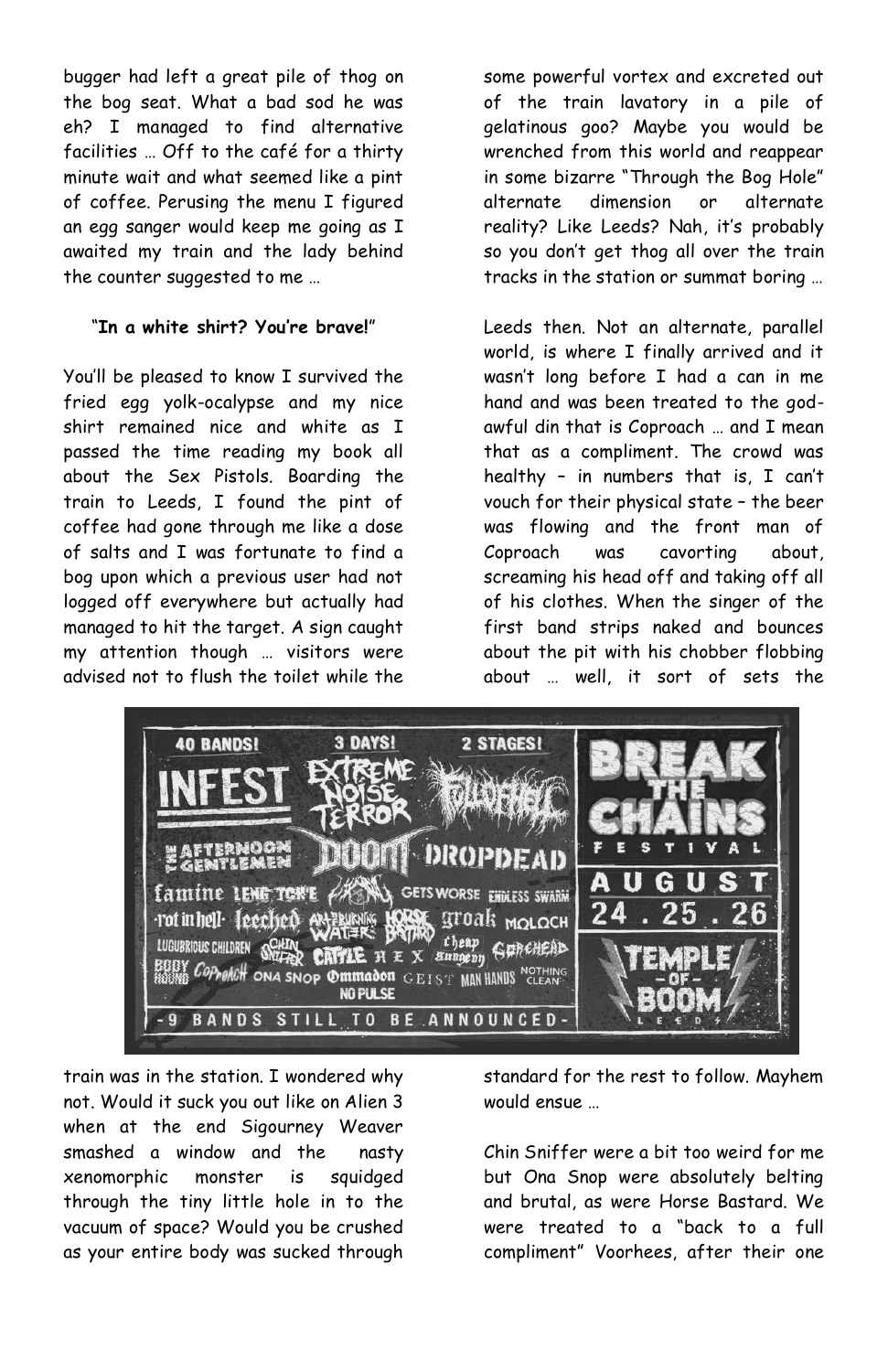man down Bloodstains set, and my word, the full line = full throttle. They melted people's faces with Shaun and Tom resplendent in Damned and Buzzcocks shirts to "show these lot where it all began".

So we get to the headliners of the Friday. Originally slated as two of the world's greatest hardcore bands – if you were to enquire of me who I believed such a title should fall to – Infest and Drop Dead had dropped out to pretty horrific injuries sustained by members from what I heard, and many a "Friday ticket for sale" post did appear on the Facebook event page. Fearing a wash out was totally unfounded as the crowd were by now heaving and a hastily reformed Antichrist Demoncore (or ACXDC) for short had been flown in as a replacement and gadzooks, they were something special. Furious power violence that was so vicious it could peel paint off walls. Noise like you've never heard. At one point during the brutal bedlam I looked at Dan Zero who had turned up with the obligatory can of Stella in hand and we both just laughed at each other. Honestly I wasn't really sure what was happening by now … the confusion continued as Ron treated everyone to some wild dance moves as he Rock n Rolled to Elvis and the likes at the after show party. It was time for bed. I could take no more.

Saturday was not such a big deal for me in terms of the line up so I looked forward to mooching about and catching up with folk. The crowd were very different to the Bloodstains lot from a couple of weeks ago. Then, it was all 40something (or more) folk in jeans and band shirts staying in hotels and showering and shaving and stuff. Break The Chains crowd in contrast looked like an extras van from Game of Thrones had been emptied in to the Temple of Boom for the weekend: beards, dreads, tats, imaginative piercings and the likes everywhere. Wonderful stuff. The crust horde were treated to a number of more metallic performances today until that is Sick Ones took to the stage and belted out a rollicking set of 80s style US hardcore, the front man gurning away in a furious Rollinsian manner. It made a welcome change from all the havoc the tribes of crust and carnage were dishing out. Good set.

Into the charmingly named "Meatlocker" room for Famine as the afternoon turned to evening and my word … Famine were ridiculous. The Meatlocker is a narrow little space and the amount of people packed in there cavorting about and hurling themselves around made it a pretty intense experience where at one point it actually felt unsafe. Unsafe in a sort of shit, this is utter fucking mayhem manner. That, by the way is a compliment. Another ACXDC set and Unyielding Love – who sounded a bit like Full of Hell – preceded erm, Full of Hell who have a front man that seems to personify evil. Grind violence with sounds and samples and all manner of effects that I imagine is what demonic possession sounds like. Not very nice at all. Again, that's a compliment.

The journey to bed provided an interesting episode as I attempted to steady myself against a wall bar as the lift at the hotel took off. For some reason the bar just fell off in my hands. In my "refreshed state" I feared a Frank Spencer-esque moment as I attempted to fix it … I imagined the whole back wall of the lift coming off with the bar and me staring in to the abyss of the lift shaft and trying to fix the wall, not just the bar, falling in the chute and hanging on to the floor of the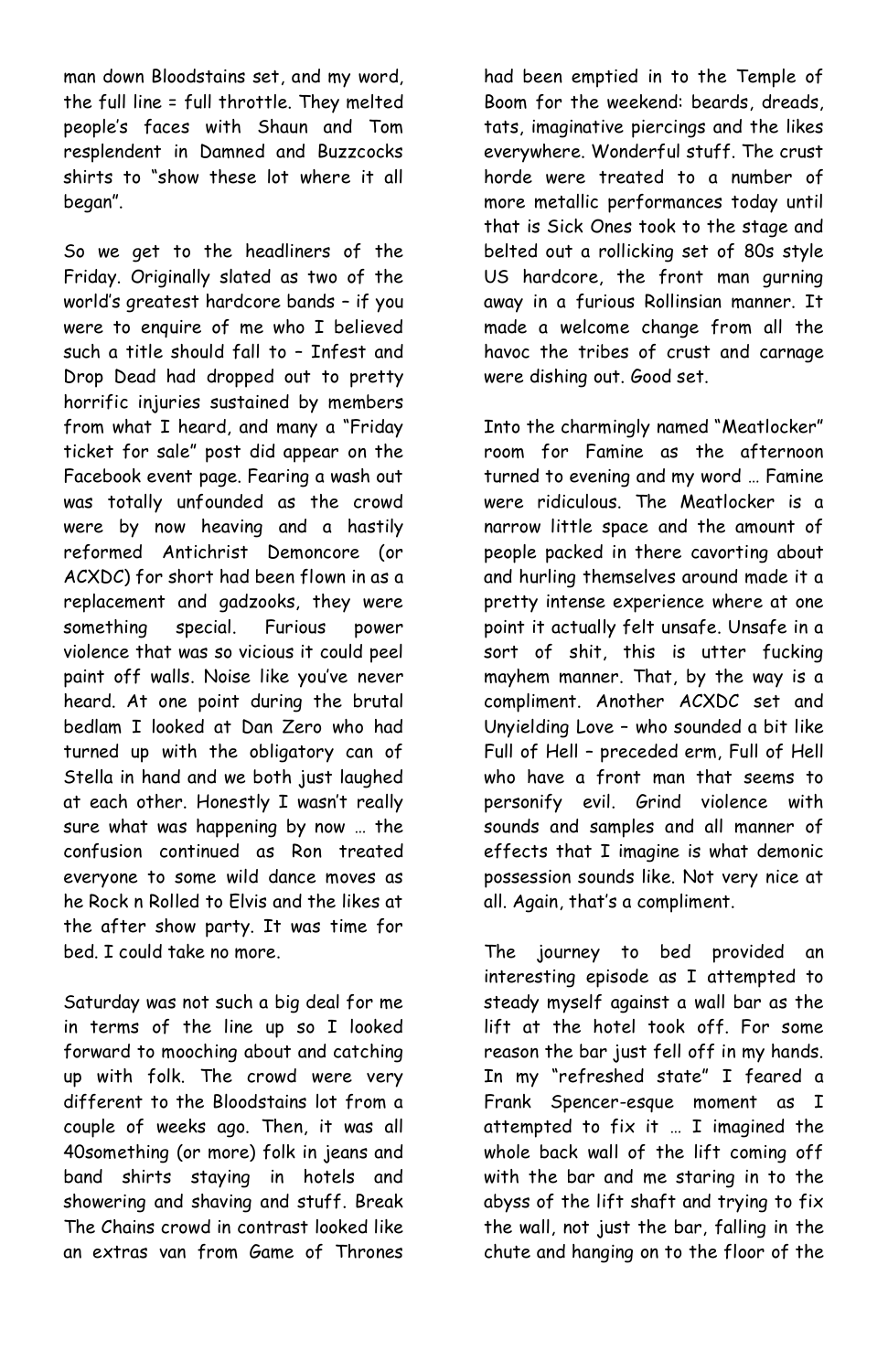lift as I dangled perilously from the missing wall and shouted "oooh Betttttyyyyy!" before managing to clamber somehow on to the top of the lift and then it starts moving and I am terrifying close to being squashed like a bug as it heads to the top floor but fortunately some American tourists pressed a button that sent it hurtling downward again and upon alighting the elevator I would peer over the side of the roof and look at the bemused and bamboozled visitors before saying "ooh hello, going up?" or something. Fortunately the bar fitted back on the wall and all was well. No buffoonish capers to report.

The third and final day was a late starter so I made friends with a lady who kept giving me pints of Leeds Pale Ale and let me watch Crystal Palace vs Watford on her telly in front of a roaring log fire. I think she was called a "barmaid" or summat. Highlights of the day included Bristol's No Pulse who were a rock solid hardcore punk unit with songs about animal rights and standing up to fascist nob heads and police surveillance. Great stuff – buy their demo 7" it's wazzle – as were Gets Worse and Wolf Bastard who endeared themselves to the Leeds mob by saying they were from "Manchester, you know, on the right side of the hills?" The cheeky Mancunian scamps. Plenty more brutality whizzed by before Doom played a glorious set of well, Doom. You know what yer getting with the veterans and what you get is weak beaut. Topping the Fest then were Extreme Noise Terror. I had no idea what they'd be like these days but happily they were blazing. Ugly, unsubtle, unpleasant. I loved it, especially the Borstal Breakout cover.

Meeting an Aussie lass later on at the hotel, who looked like the rest of the bedraggled fraggles I encountered at the train station on Monday post Leeds Festival, I was informed that Papa Roach were the band of the weekend. Seeing all the glitter covered folks in welly boots and filthy hoodies looking like the wretched cast of an 80s post apocalyptic world movie, I couldn't help but think I preferred my three days indoors with the Game of Thrones lot.



**Oh lordy, where to begin with this lot. Ever since about a couple of years ago when stood in Dale's kitchen in Leeds before the Discharge/Stupids all dayer at the Temple of Boom when he suggested I get down well early to see a new band he reckoned I'd absolutely love … I've erm, become somewhat obsessed by my new favourite band. It thus followed that the hallowed pages of GADGIE needed to feature NATTERERS! If you like fast and chaotic early 80s US punk and can imagine an angry northern woman fronting a rowdy bunch of scallywags who fling out furious Adolescents/Dead Kennedys/Zero Boys styled mayhem then I think we can be friends. I also think you will piss your pants when you hear this lot …** *All answers by Emma said front woman…*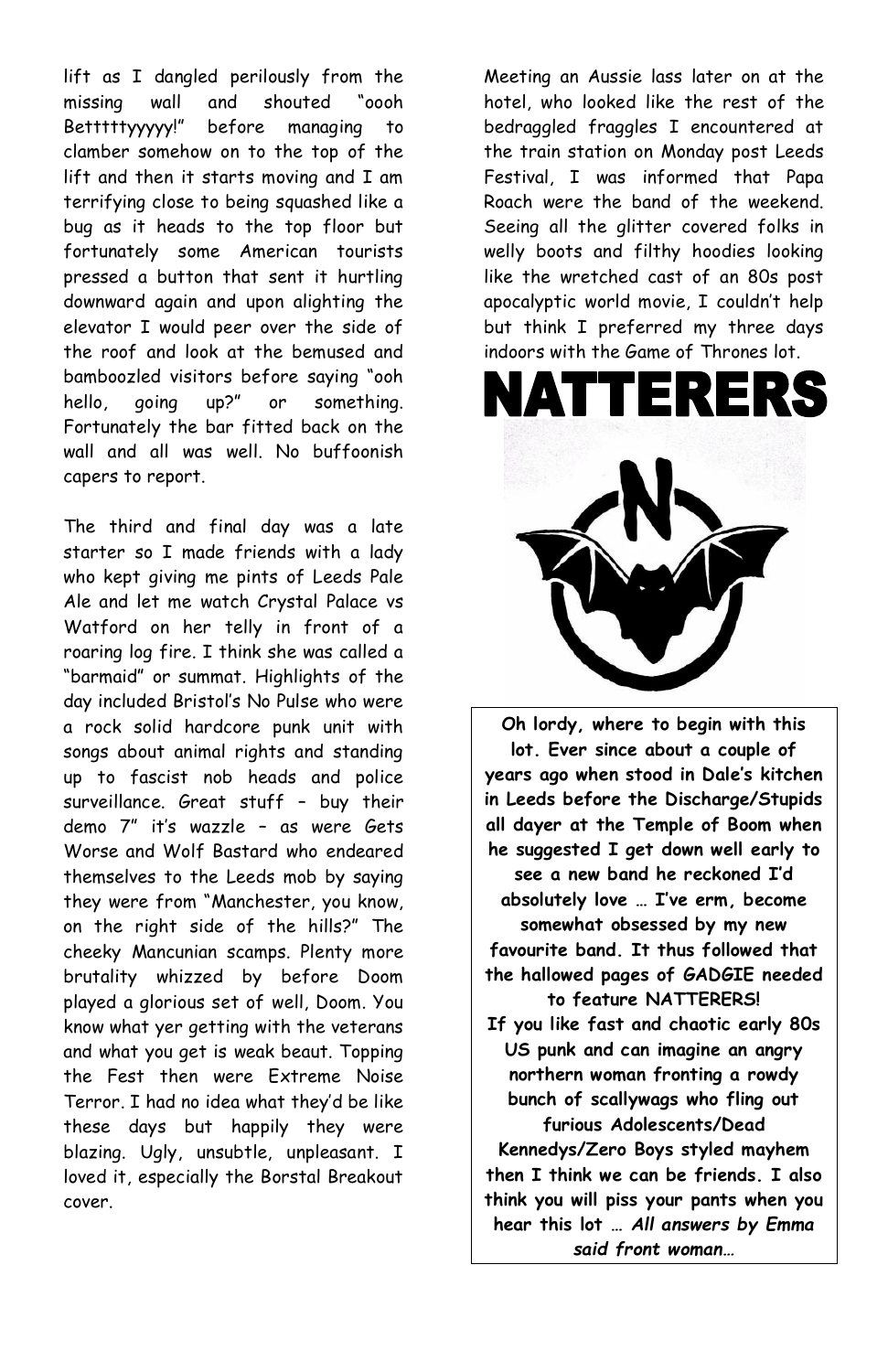**Now then Natterers. I assume like me, you are recovering at the minute from Bloodstains Fest? What did you make of it all? Highlights and Lowlights? Two Natterers sets?**

It's late September now so I think we're just about over it…. I did have a cold for about five weeks afterwards though. To be brutally honest, it really wasn't as good as the year before, in terms of line-up, attendance and atmosphere. Musical highlights for me were the newer bands….. No Problem and Rat Cage in the "Hot Box" (I bet it's the "Cold Box" in winter though!) I enjoyed Battalion of Saints too. I really missed the atmosphere of the Merch room – it was so much better the year before! Where were the record stalls? The amazing vegan food (more than one thing on the menu?!) The hot drinks? The badges?! I lost my Cramps badge from last year and needed to replace it! The new room at Temple of Boom is fantastic though – great sound. We played Saturday as planned and all of us were in attendance on the Sunday (well, Dave was on his way). Someone approached me when I arrived and said, "they might be asking you to play today too as a few bands have dropped out" so I went and asked Lecky if they needed another band to play and he said "no" so I replied, "can we play anyway?" and so we played during the food break with Dave turning up ten minutes before! Totally different set including a couple of songs we hadn't done live before. I probably preferred it to Saturday despite feeling like death!

### **You appear to be fans of bats – the name, the logo, the t-shirts. Where does that all come from?**

I have worked as an ecologist for ten years, specialising in bats. I've been involved with bat conservation for about

twelve years in voluntary, professional and academic roles (I have a MSc in Biodiversity and Conservation and started [didn't finish] a PhD on the effects of linear infrastructure on bats). *Myotis nattereri* (Natterer's bat) was the focal species of my MSc project. Bats are fascinating but maligned creatures and I am pretty obsessed with them – travelled to Austin, TX and Cambodia to see some of the largest known bat roosts in the world! The bat logo was designed by our friend, Ben Eskrett, an artist from Hull who has recently taken up a tattoo apprenticeship (follow his work on Instagram @notlongleftnow).

### **There appears to have been some line-up changes since I last witnessed you in the flesh … how did you recruit the Voorhees rhythm section to the Natterers cause? Have the new line up recorded 'owt yet?**

Dave has been pestering us to be in Natterers since he first heard our demo in 2016! Well, pester is a bit of an exaggeration but he has been waiting in the wings…… We needed a new bass player after Andrew's departure and Rob had caught Thomas's eye whilst playing in Voorhees. We needed to practice closer to where myself and Thomas live in East Yorkshire (so not Leeds) and this meant John (original drummer) couldn't do it anymore and it made sense for both Rob and Dave to join! Plus, Rob doesn't drive so Dave doubles as his personal chauffeur too… The new line up recorded our debut album in June 2018. You can really tell that Rob and Dave have played together for a while. They are both masters of their respective instruments and have definitely made Natterers a better band (no disrespect to previous members!)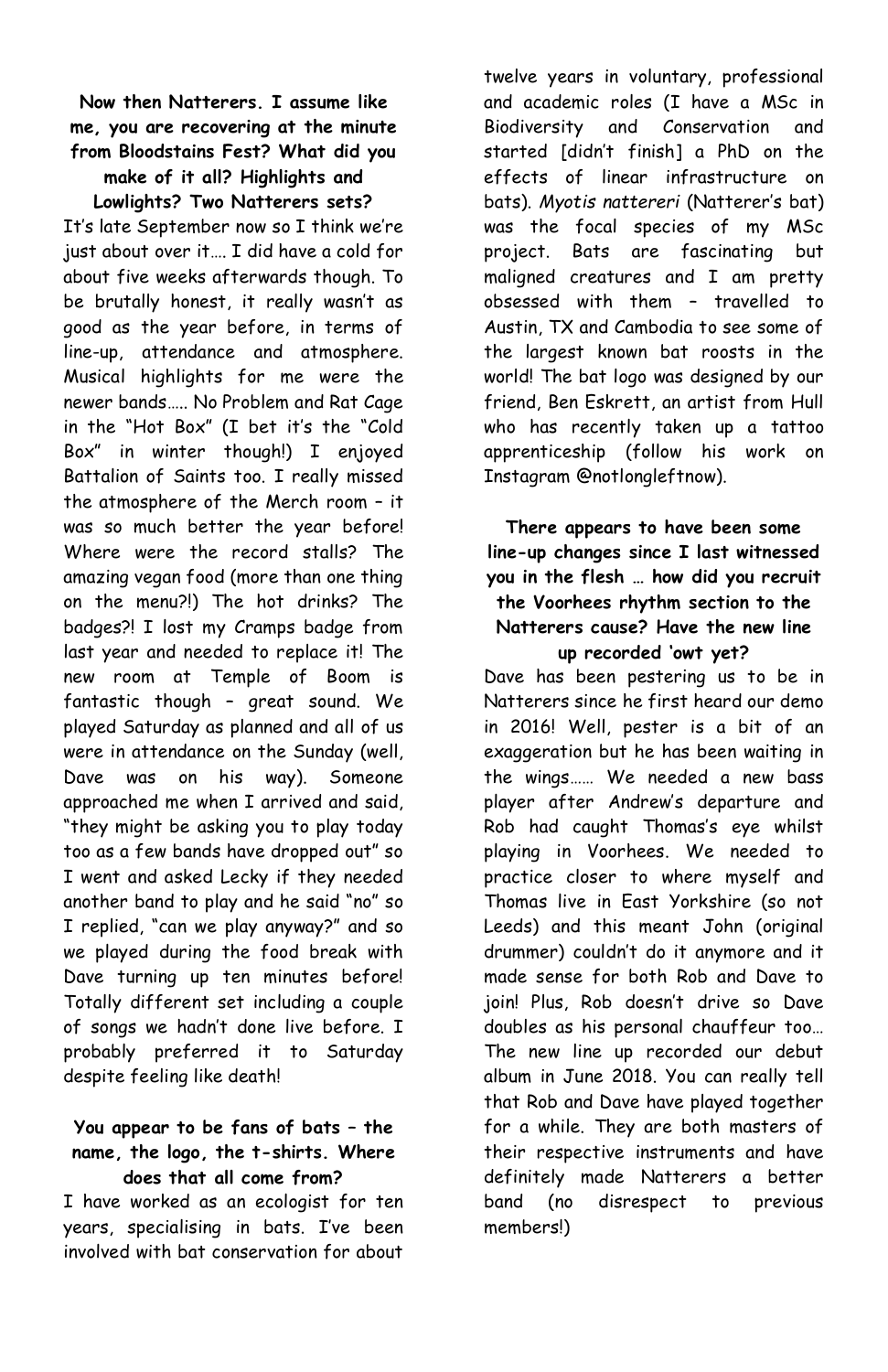

**The Natterers sound has been described as "Adolescents with an angry northern woman singing". Is this a fair description? I've also seen you likened to Joyce McKinney Experience and Sofa Head, what do you make of the comparisons you've had? Has anyone got it right?!** 

I like this description! Who said this? I had to listen to JME and Sofahead (and also Dan, who we've been likened to) after the reviews came out of our demos, as although the names were familiar, I'd not heard any of these bands! I'm not that convinced to be honest…. I think the vocals are a bit twee-er than mine…?! Our obvious influences are bands like Germs, Black Flag, Adolescents, Circle Jerks, D.I, Dead Kennedys but Thomas (who has written pretty much all of the music up to now) has a really wide range of musical influence (his favourite guitarist is Johnny Marr) which helps us sound a little different, I think..?! We've had some really lazy comparisons purely based on that I am a woman singing in a punk band…. That doesn't mean you can choose any other band with a woman singer and say we sound like that….!

**The artwork and lyrics on your demo/flexi 7" suggest you have grave environmental concerns. Pollution, blind consumerism, and no birds sing …** 

### **you don't really rate the job the job the human race are doing of looking after the earth do you …**

I do try to keep optimistic about it but absolutely, yes…. humans are fucking everything up and in such a relatively short space of time…. and it makes me very sad. A recent-ish scientific paper published in a high impact journal (Conservation Biology) estimates that extinction rates are currently 1,000 times higher than natural background rates…. says it all really. But to quote myself….. "descendants will rue our lethal legacy, but we won't be there, we don't care" – this isn't just individuals, but our governments….not looking beyond the short term and the planet is dying because of this.



**I love the line "Your Whole Life Offends Me" from the song "***Defiant (again)***". It sounds a marvellous sentiment. Was it aimed at anyone in particular? A single experience maybe?**

This track was on our 4-song demo but we've also re-recorded it for the album as we think it's a banger! I think someone just pissed me off and I went down a rabbit hole thinking about how their entire existence was just so banal and offensive.…. I also recollect a conservation with someone telling me how it is best to keep your mouth shut, and that not keeping quiet equates to being rude. This individual does not like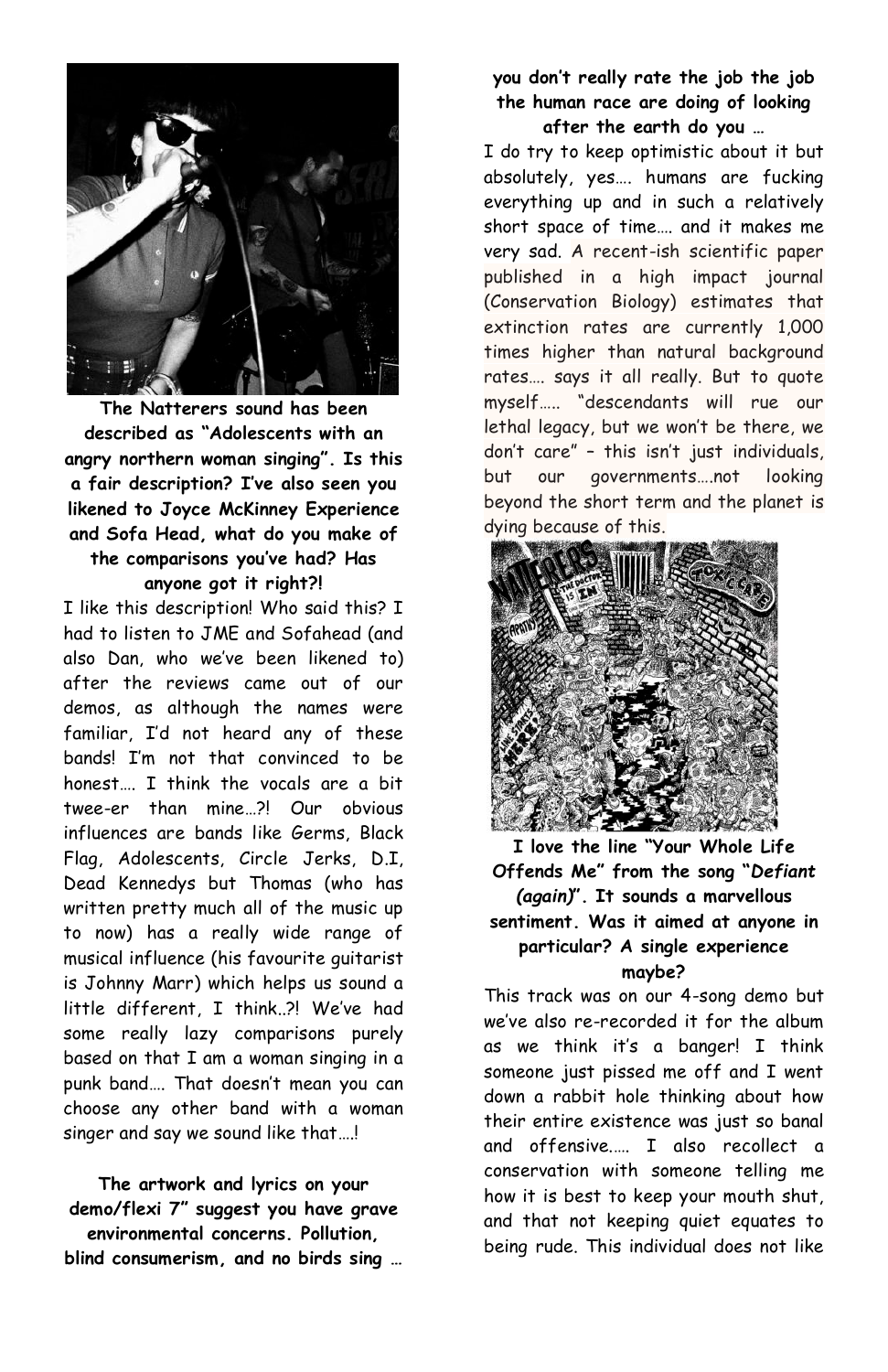confrontation whilst I am more of the persuasion, FUCK THAT…. If I have something to say, I will say it (whilst having a modicum of sense of appropriateness….) Better out than in. This song was also influenced by another conversation about how (mainly) women use make-up to hide blemishes and tiredness. If I'm knackered, I want people to know…. Then they might see that I'm shattered and give me a break (or a coffee). Why should we need to hide our actual state of being?

**Is the cover from your "Toxic Care"** 

**7" a portrait of your local hospital? Am I to take it you're not impressed with the way the NHS is being ran at the minute?**

I decided to call the EP "Toxic Care" as I realised that I'd used the words "toxic" and "care" a couple of times in my lyrics in the six songs. That simple! Hal Mundane (our Raymond Pettibone) did the artwork for it… I think I gave him some vague pointers, but he came up with the design. It wasn't really a comment on the NHS but the ongoing privatisation and lack of funding for the NHS is horrendous. If I remember rightly, it was more a comment on how drugs and medication are thrown at people who might benefit more from counselling, or even just a good chat, but that wouldn't be in the interests of the pharmaceutical giants or their shareholders…..

**"We Are Their Cattle" seems to be a ranting rage against apathy or people too zombie like to realise what's going on in the world. Was that inspired by a particular incident? Is that what it's like in the high street where you live?** 

**Has Dawn of the Dead come true?** It's exactly that. I do like a good ranting rage. I can't abide people who spend an inordinate amount of time on their phones… They might be

somewhere they've never been before (maybe never go again), somewhere stunningly beautiful, or even just slightly interesting, but still have their head buried in some inconsequential tripe on the internet. LOOK UP AND LOOK AROUND YOU! It's inspired by the John Carpenter film "They Live". The title of the track is taken from the script… "We are their cattle. We are being bred for slavery".



**You've been off on some UK and European adventures I gather. Where've you been? There must be some tales of misadventure you can entertain us with …**

Since we started playing gigs in August 2016 we've been as far north as Edinburgh and as far south as Hastings (where we played to one paying audience member – he did dance like crazy though, and a dog sat on our merch table). Last November, we also had quick jaunt to Europe playing four gigs and a radio session in Belgium and Germany. We did have a ten-day tour of Scandinavia pretty much fully booked for March/April this year but because of my work and the line-up change, we unfortunately had to cancel that – gutted. Hopefully we'll visit there at some point though. Misadventure – we're obviously a really boring bunch… I can't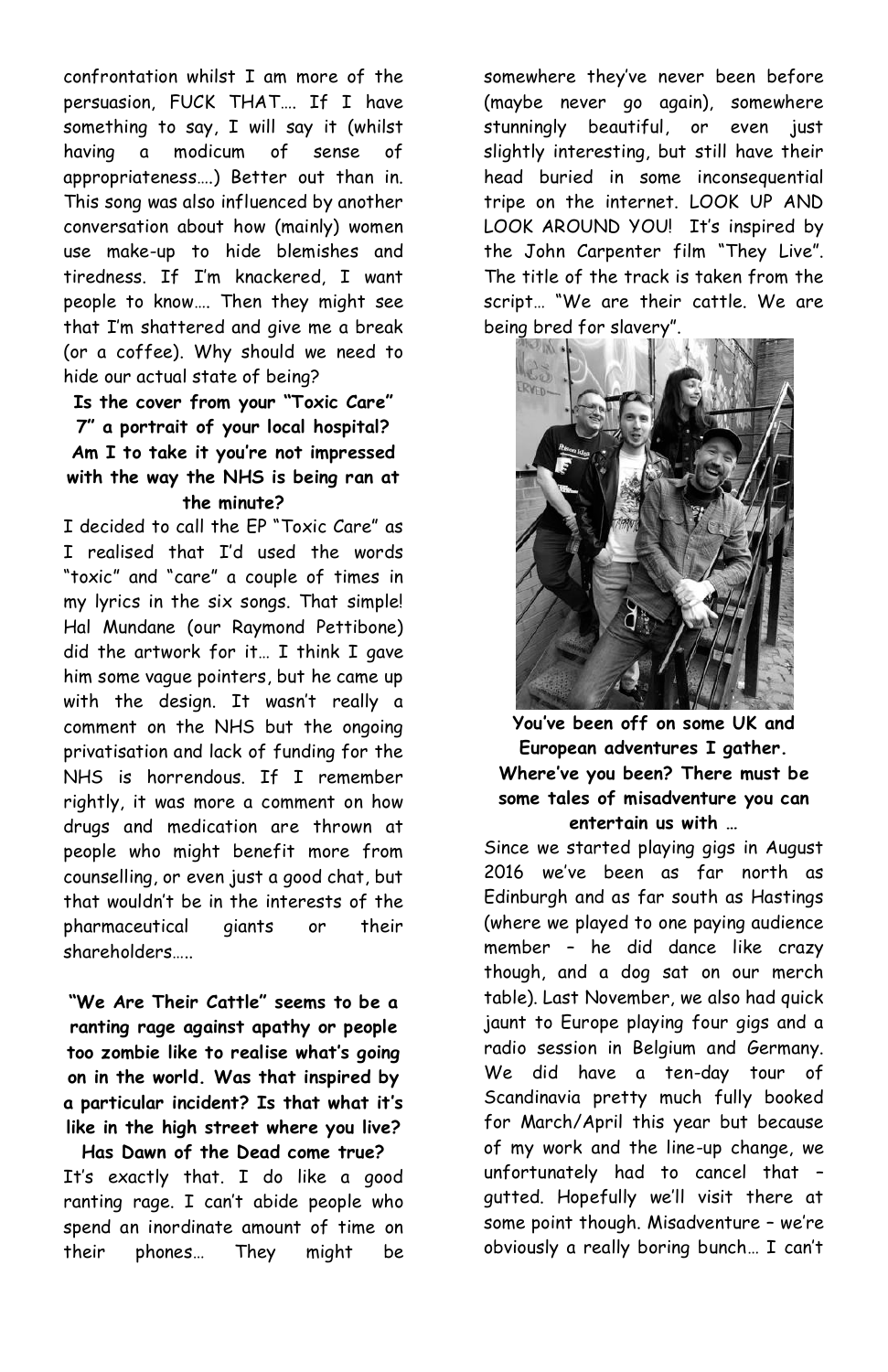recall anything! That might change with Dave in the band now though……..

### **Record Collecting. It's no secret that here at Gadgie Towers there are way more Blondie records than it is healthy to have. Are any of you big fans of little vinyl discs? What's the most record collector-y thing you've ever done? Any "lost classics" or "obscure gems" you'd like to inform the punk rock world about?**

We all buy records…. I have done for the last twenty years (before it got really trendy again!) but not obsessively. I don't think I could as that would mean I'd have to try buy the entire Damned back catalogue and that's A LOT of records, especially if you include all the bootlegs (and I'm fairly skint at the moment!) Tom is a massive Morrissey and The Smiths fan and has most of their records – different formats/presses. He's spent a fair amount of money on Beatles albums too….

### **It wouldn't be Gadgie fanzine without some tales of childhood escapades. Go on, tell us a funny story of summat you got up to as kids …**

I was the epitome of good behaviour, seriously. I did once jump into a spiky bush to avoid going to church at school once. I had to stay there for what seemed like hours to avoid detection. Not sure it was worth it really…….

### **Do any of the Natterers have famous look-a-likes?**

Erm…. I'm not sure any of us would get mistaken for anyone else! I think Rob looks a bit like Penfold.

**Time to sign off now … what's next for Natterers? New LP in the works? How do we get in touch with you for gigs, records, merch etc?**

Our debut album, "Head in Threatening Attitude", is out on 5<sup>th</sup> October on Boss Tuneage Records (on 12" and our first ever CD release). The limited-edition record sold out in a few hours which was a shock! It is also getting a cassette release! We are recording again before the end of the year (back to France!) but it won't be an album – not enough songs. We're going to Iceland for the record release weekend (which also coincides with Thomas's birthday) and also playing some gigs in France. We have a fair few gigs planned between now and the end of the year, including some places in the UK we haven't played before…. Cambridge, Brighton and your very own BOSTON!! We WILL go somewhere further afield in 2019 too… just not sure where yet!

Gigs – probably best e-mailing us at [natterersband@gmail.com](mailto:natterersband@gmail.com) or contacting us via (anti) social media….. facebook.com/natterersband and twitter.com/natterers.

You can get all our releases from Boss Tuneage:

[http://bosstuneage.bigcartel.com/artist](http://bosstuneage.bigcartel.com/artist/natterers) [/natterers](http://bosstuneage.bigcartel.com/artist/natterers) and some from our own Bandcamp

(http://natterers.bandcamp.com) where you can also find our lovely merch!

THANK YOU! X

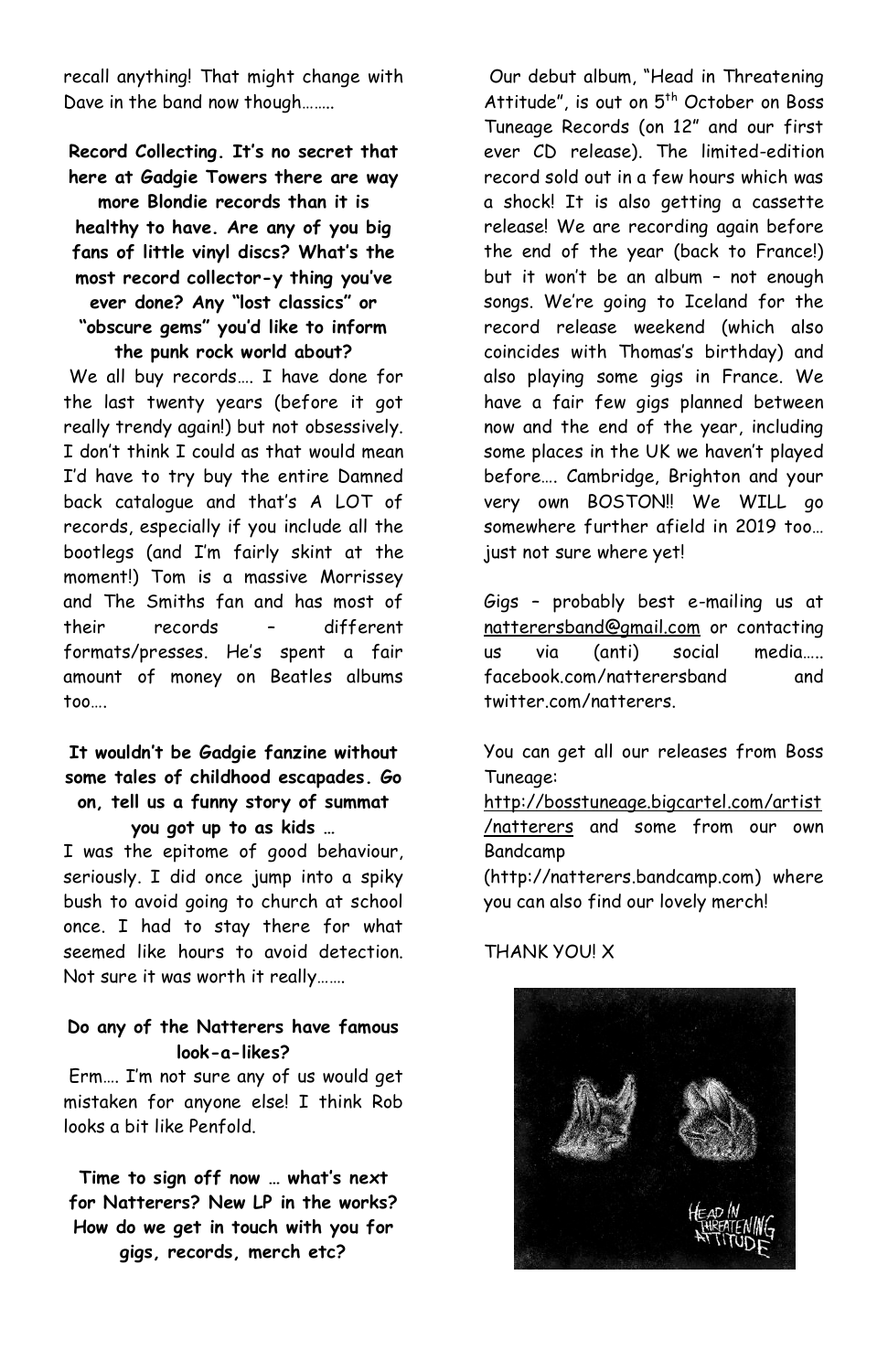## **REVIEWS**

*Records are skill. I love 'em me. Especially if they contain within their grooves raging Punk ruddy Rock and head smashingly brutal noise. Here is what I have been getting myself all excited and unnecessary about of late in the GADGIE Tower Thrash Parlour.*

### **GAME**

### **"Who Will Play?" Flexi 7"**

One of those bands that comes around every so often and every bugger and their budgie is talking about 'em. I, bought in to it, I have to say, as listening in on their Bandcamp, I was mightily impressed. Right pummelling primal, pandemonium that bore something of a resemblance to the style in which fellow London smashers Snob assault you with and I'm hooked. Order the record then. Of course. Oh hang on, it's a flipping flexi disc! Fuck's sake. A flexi disc! You know what though, this is so savage, so confrontational and brutally direct that I would even buy a bloody flexi disc. Like a sour version of GISM on 45rpm. Horrible in a good way. QUALITY CONTROL

### **KNOWPEACE "Revolt" CD**

Yonks! A brutallic hardcore punk band from the wild outpost known as King's Lynn! Knowpeace seem to exist in that strange twilight zone of hardcore that sort of appears on the GADGIE Towers radar but doesn't quite fit the bill of what usually finds favour upon the decks of death in the Thrash Parlour. I can dig this though. The Norfolk ne-er-do-wells conjure up a caustic, yet clean, metallic din that ventures in to dark territory with equal parts epic and unpleasant. It's the sort of sound that the kids with neck tattoos who love their screamo emo bands would go for yet I get the impression there's more going on here than the usual Kerrap cover star dross that I get sent from this branch of hardcore. Massive booming tunes which plunge in to blast beat type mayhem, "stadium crust" atmospherics … yeah, there's plenty going on here to intrigue the listener. GRANDAD RECORDS

### **NATTERERS "Head In Threatening Attitude" LP**

In the punk outpost that is GADGIE Towers, the day this record was delivered at the guard's house, was cause for riotous celebrations. Quite possibly my most eagerly awaited record in a long, long time. A long time. Northerners Natterers have been whipping up UK Punx (and some of our Euro brethren) in to a state of frenzy of late with their brash and abrasive 80s Punk attack and this, their debut LP, is a glorious coming of age moment. What we have here is a wonderful coming together of a number of unstoppable forces that meld in to an homage to the greats of yesteryear but injected with a fresh and very much of "the now" powerful punch in the face. First up the new rhythm section – Dave and Rob from Voorhees – lay down a furious bedrock of pounding, muscular and excitably adventurous back line. On top of this Thomas slings out the most insanely catchy East Bay Ray style surfarola riffage you have heard since Fresh Fruit … Topping off these most marvellous melodies are Emma's incendiary vocals that over the last few years have taken on a life of their own veering wildly around and bringing to mind all manner of punk luminaries of the past but very much her own at the same time. One minute there's an all out, enraged yell, while on the next song Emma switches to menacing and leering disdain. Natterers are the best we have had to offer in the UK for a while and I stick by my description of Adolescents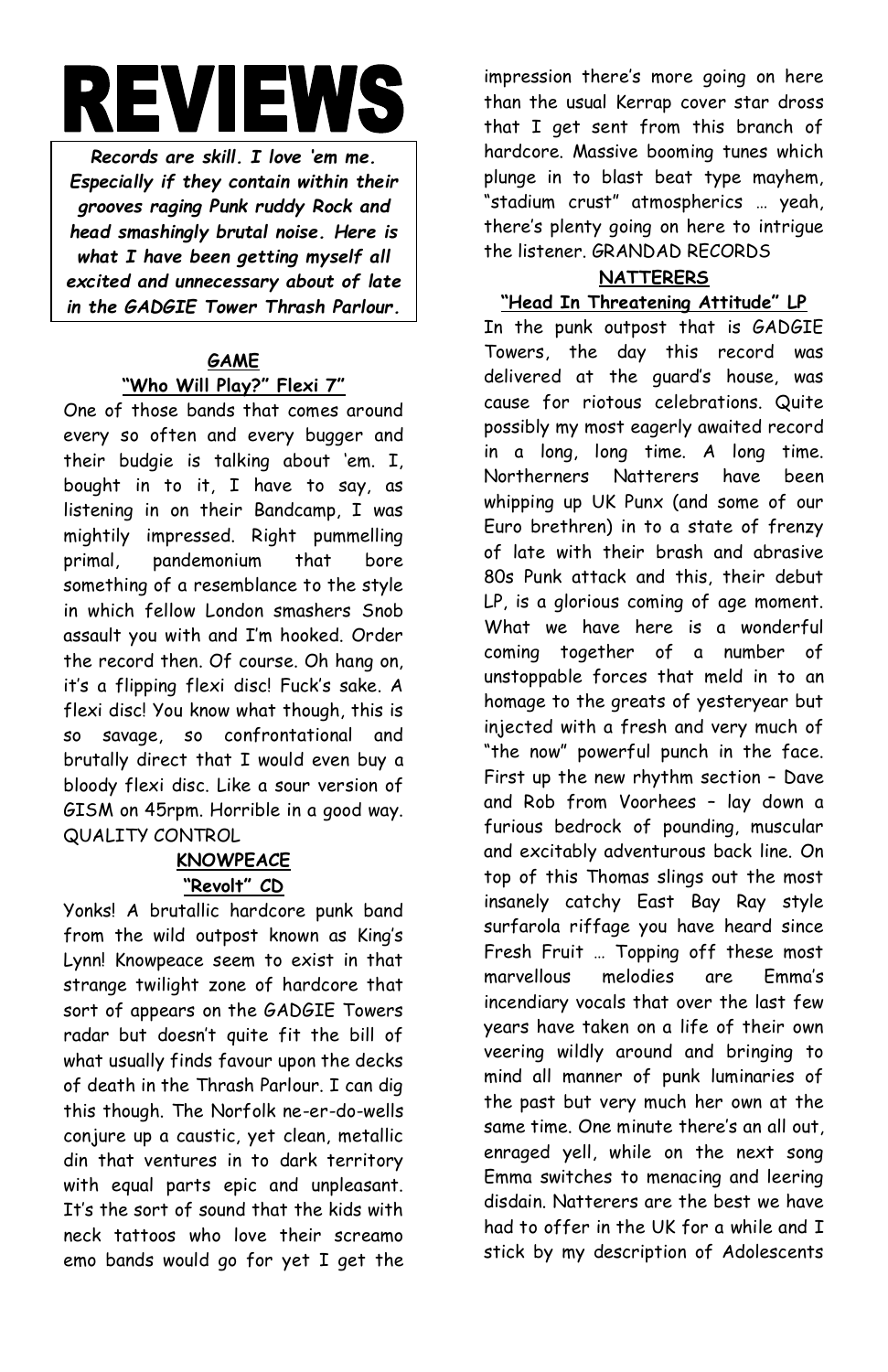with an angry northern lass singing though could add Dead Kennedys and Zero Boys to that. My new favourite band and they should be yours too. BOSS TUNEAGE

### **NERVE QUAKES "R//R" 7"**

Oh lordy! What we have here is a pair of post punk platters wrapped up in a glut of gloriously Gothic darkness. Honestly you can smell the musty, cob webbed filled castle catacombs as soon as the needle drops. "Rewind" starts off with some prime time synth-y Cure-esque gloom before bursting in to a wonderful anthemic dark disco frolic with atmosphere by the bucket load. Haunting melodies that bring to mind Siousxie and her bonkers Banshees or, for a more up to date reference, Barcelona's Belgrado. The female vocals swim and swirl around the dextrous rhythm section as a glacial guitar riff fires off in to the ether. Flip over and "Running" is a far more direct attack in comparison whilst still maintaining an icy ambience. With a greater urgency to the shadowy sound I can't help but think of Crimson Scarlet's brand of powerful Goth Punk. Of course that is a very good thing as I love that band. I feel that Aussies Nerve Quakes are a band that I will also be describing in glowing terms to anyone who'll listen when I go to a gig this evening … great stuff. Come payday I'm gonna ruddy well order the LP. I suggest you do too. IMMINENT DESTRUCTION

### **NO BORDERS "The Walls They Build … The Walls We Break Down" Cassette and Download**

With a name like No Borders and an EP entitled like that, it's no surprise that this three piece are fiercely pro immigration and anti-fascist. So livid are they at the ideas espoused by the right wing loons that seem to have taken over the world and emboldened those knuckle dragging, lowest common denominator, insular attitudes amongst morons the world over, that it appears they base their whole band on the subject. "No Human Is Illegal" and "We Rise" are pretty unambiguous and this is a case of four smashers blazing past in a furious whirlwind of stripped to the bone hardcore. The surging and driven attack on the senses brings to mind Agnostic Front with the gang shout chorus-alongs and straight to the point punch in the face approach. Tough and uncompromising, I imagine if you've been jumping about in the Lughole to The Flex and Arms Race and co then you'll find plenty to continue your cavorting about to here. Maybe you were getting all excited about the stuff that Kangaroo Records were putting out about twenty years ago? You'll dig this too. Good stuff if being punched in the face can be described as good. SELF RELEASED (Download it for free at Bandcamp)

### **RAT CAGE "Blood On Your Boots" 7"**

Bry is one of those chaps who can seemingly do no wrong. A string of blinding bands from Sheffield have had him screaming, drumming or whatever else it is he does within their ranks over the years. Breaking free of all that "being in a band" carry on though, he has come up with his very own one man band. Fortunately he doesn't trapse around Sheffield city centre on a weekend with a drum on his back and a cymbal attached to a string strumming away on a ukulele and blowing in to a kazoo or summat. Nope. That would be silly. Very silly. What our hero does is goes in to a studio and produces utterly searing mangled d-beat mayhem. All by himself. Rat Cage have a live incarnation in which Bry fronts a band with wild abandon and they were certainly one of the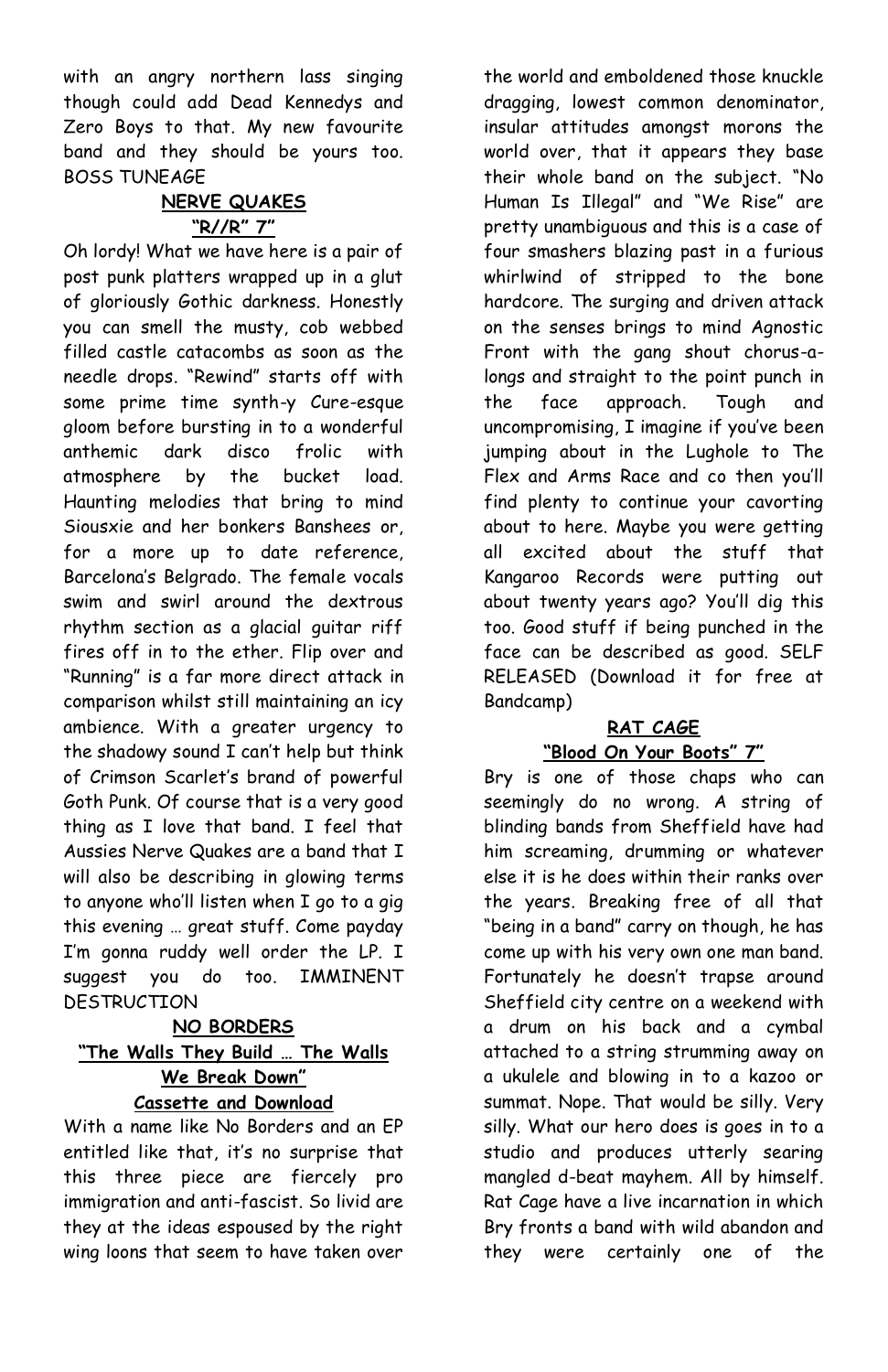highlights of this summer's Bloodstains Festival. The noise don't stop though and a second 7" EP is here to herald in the autumnal days as summer festivals become just a hazy memory. "Blood On Your Boots" whizzes by in a furious whirl of golden age Swedish crust, classic Discharge and, as if that wasn't enough, an ugly helping of UK 82 Partisans pogoing pandemonium thrown in for good measure. It's great. Of course. You have to see the band version of Rat Cage live though to truly appreciate the sheer ferocity that is the Ratman in full mic stand twirling, bandana wearing, face lacerating effect. LA VIDA ES UN MUS

#### **RUIN IT!**

### **"Locked Up Dead" LP**

So, Ben from Drop Dead gets in touch asking if I'm interested in reviewing a new release from a new fast band on their Armageddon label. Well, duh, does General Urko hate humans? A download whizzed through space from Providence, Rhode Island in the US of A and I was, before you could say, brutal hardcore, listening to a ripping album full of erm, brutal hardcore. This is the sound of a bunch of dudes having a midlife crisis and, sick of seeing as what passes as hardcore these days, formed a band with the intention of, and I believe this to be a very technical phrase, "Fucking Shit Up". It's raw, furiously hard hitting and rancorous hardcore along with, lyrically, some pretty heavy and dark themes dealing with mental health explored. Think Out Cold, Boston Strangler, Nine Shocks Terror, Dead Nation, ETA, the odd bit of Tear It Up, all that shit that was coming out of the sewers about fifteen years ago. Fuckeroo! Was that fifteen years ago? Maybe more of us need to form a brutal boot in the balls band and Fuck Shit Up? This is marvellous. Please send me more shit like this. ARMAGEDDON RECORDS

### **TRUTH EQUALS REASON "Know Your Place …?" CD**

Lincoln Fenpunx Truth Equals Treason have slimmed down to a three piece after, it was diplomatically explained to me that, "we are looking for a guitarist who isn't a twat". Jam has taken on the responsibility of slinging the guitar over his shoulder and doing some sort of sorcery with pedals and stuff for the bass. So here now, as a trio, is the "difficult" second album and wowzers, the slim line T=T sound fuller, harder hitting and far more assured than on the last outing. Glen's vocals are furious! He is, are you ready for this … Glenraged … sorry. Musically they pound away in a manner not dissimilar to another band I recently reviewed, Brum Punx Healer of Bastards. There's a bit of Conflict in there, especially with the use of samples and spoken word, or should I say spoken rant, parts but all in all Truth Equals Treason have come up with a livid look at Broken Britain. A place where we've become immune to tales of dead children in far places, mutilated by UK bombs ("And The Bombs Keep falling …"), where 1984 is no longer fiction ("Four Million Watching") and where moronic knuckle draggers blame "imigrunts" for the fact that they have failed as a functioning member of society ("Blame Thy Neighbour"). Raging anarcho Punk from the Fens! It's a winner this one is. Quite good to quote one of their fans … TET OFFENSIVE RECORDS

### **TSOL**

### **"Low Low Low" 7"**

When I drove up to Leeds on a Sunday at the dawn of the summer holidays to take in a set by Mr Grisham and co I was certainly looking forward to it but never expected it to be as good as it actually ended up being. Lorks-a-lordy they were absolutely glorious. Jack was on fine form and larger than life in